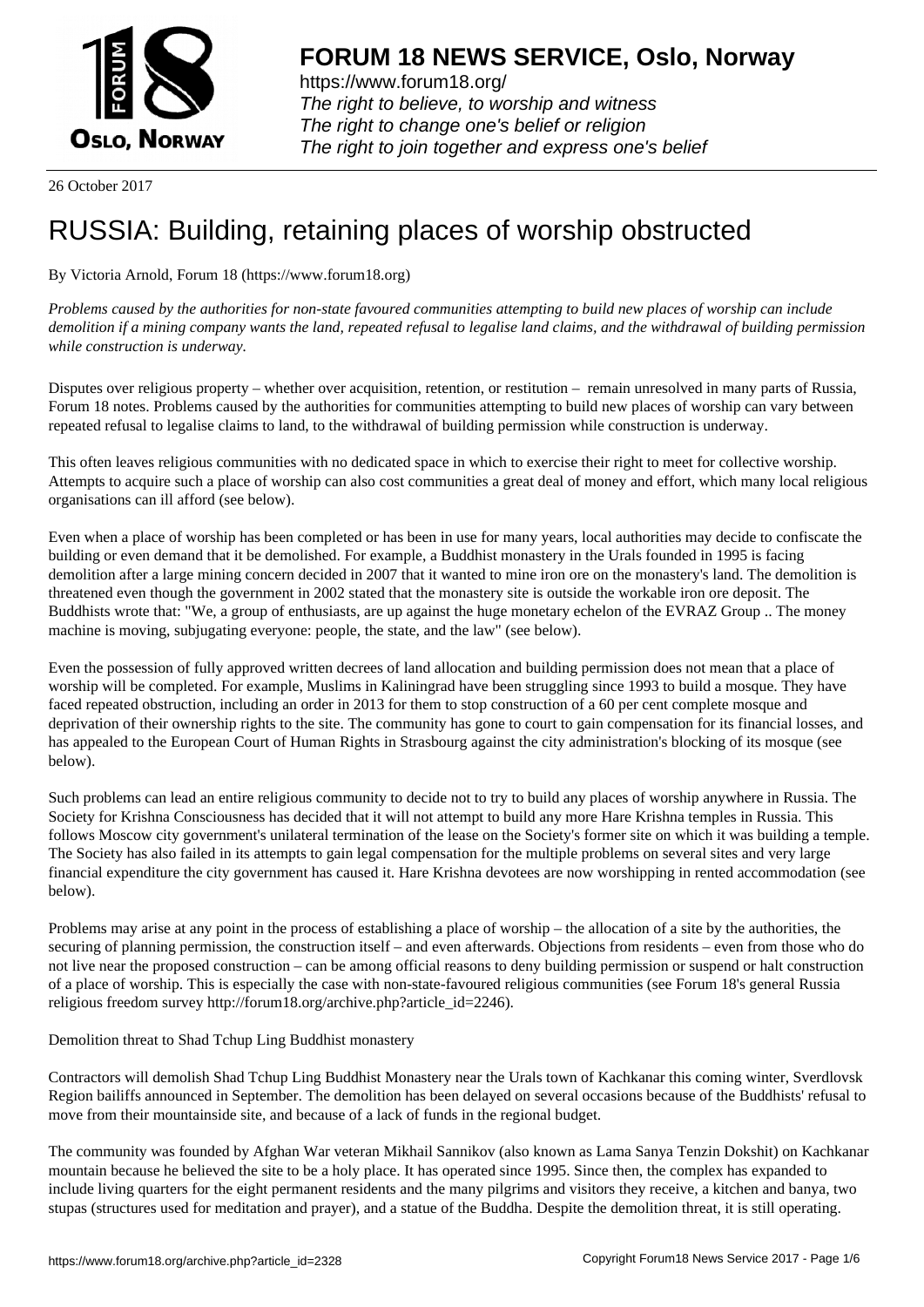The demonstration threat stems from the Kachkanar Mining and  $\Gamma$ KGOK is part of the EVRAZ Group part-owned by Roman Abramovich, and already operates three large open-cast pits in the area. "We consider this a blatant violation of civil rights", the Buddhists wrote in an open letter to then-President Dmitry Medvedev and then-Prime Minister Vladimir Putin in January 2012. "We, a group of enthusiasts, are up against the huge monetary echelon of the EVRAZ Group .. The money machine is moving, subjugating everyone: people, the state, and the law".

## Multiple attempts to legalise use

The authorities consider that the monastery, which was built without formal permission on federally owned land, is illegal, although the Buddhists have tried several times to legalise their use of the site. Buddhists registered a local religious organisation – the Buddhist Centre of the Diamond Way of the Karma Kagyu School – in Kachkanar in 2001. This changed its name to "Abode of the Buddha" in 2003. There followed multiple attempts to transfer the monastery site legally into free use by the community – in 2002, 2004, 2009, and 2011. Russian law does allow such transfers, but all the requests were deflected or ignored (though not explicitly refused) by the local and regional authorities.

As part of the first attempt, the Buddhist Centre requested clarification of the geological situation from the Department of Natural Resources for the Urals Region. The Department's response, dated 14 May 2002 and seen by Forum 18, confirms that the monastery's site "falls outside (200-300m) the contour used to calculate the balance reserves [ie. what is economically mineable] of the Kachkanar iron ore deposit".

But when EVRAZ KGOK began to exhaust nearby ore reserves, it sought permission to mine Kachkanar mountain and was granted a license in 2007. This covered an area "unjustifiably larger" than the actual deposit, the Buddhists told the Nakanune.ru news website on 2 November 2016.

Forum 18 asked the Forestry Department and the Regional Ministry of Natural Resources why the monastery site was considered necessary to EVRAZ KGOK's work, given that it lies outside the bounds of the mineable ore deposit. Forestry Department Director Oleg Sandakov reiterated the conclusions of a court case against Mikhail Sannikov ordering him to clear the site by October 2015 (see below). The question of whether there was ore beneath the monastery, he added on 24 October 2017, came within the competence of the Ministry of Natural Resources. The Ministry responded to Forum 18's request for clarification on 25 October, saying that it had been passed on for consideration by the Urals Department for Subsoil Use and the Sverdlovsk Region Ministry for Industry and Science.

Why the delay in legalising Buddhists' land use?

When the monastery community made its final effort to gain legal free use of the site, in 2011, Kachkanar city administration told them that it had no responsibility for the land, and that they should apply to the Regional Forestry Department. The Forestry Department told the Buddhists they should apply to the city authorities.

Forum 18 asked the Forestry Department why the matter of legalising the Buddhists' claim to the site had been passed backwards and forwards between it and the Kachkanar administration. Legal specialist Yekaterina Druzhinina replied on 25 October that "the organisation was provided with an alternative option", supplying court documents which indicate a formal agreement between the Forestry Department and the "Way of the Buddha" local religious organisation dating from 18 August 2014. This agreement allows 49 years' free use of another site.

It is unclear how "Way of the Buddha" (registered in December 2013 in Nizhny Tagil, over 100 kilometres or 60 miles from Kachkanar) is related to the (unregistered) "Abode of the Buddha" monastery community. Druzhinina told Forum 18 that she did not know the answer to this question.

## Buddhists ordered to leave monastery

In December 2011, the Kachkanar Prosecutor's Office and Sverdlovsk Region Forestry Department conducted an inspection of the monastery and concluded that it was illegally occupying the land. The Buddhists were ordered to vacate the site within one year.

The Kachkanar Municipal Inspectorate for Land Use and Protection took the "Abode of the Buddha" local religious organisation to court in January 2013 for not obeying instructions to leave. Kachkanar Magistrate's Court No. 2 issued a fine of 10,000 Roubles under the Code of Administrative Offences' Article 19.5, Part 1 ("Non-fulfilment in due time of the lawful instructions of an official exercising state supervision of the elimination of legal violations"), which was upheld on appeal in February 2013.

When the Buddhists still did not leave the mountain, the Sverdlovsk Regional Arbitration Court upheld a suit by the Forestry Department and ruled on 19 March 2013 that they had to vacate the "illegally occupied plot of land" and demolish the buildings at their own expense. This decision was also upheld on appeal at the 19th Arbitration Court in Perm on 3 June 2013.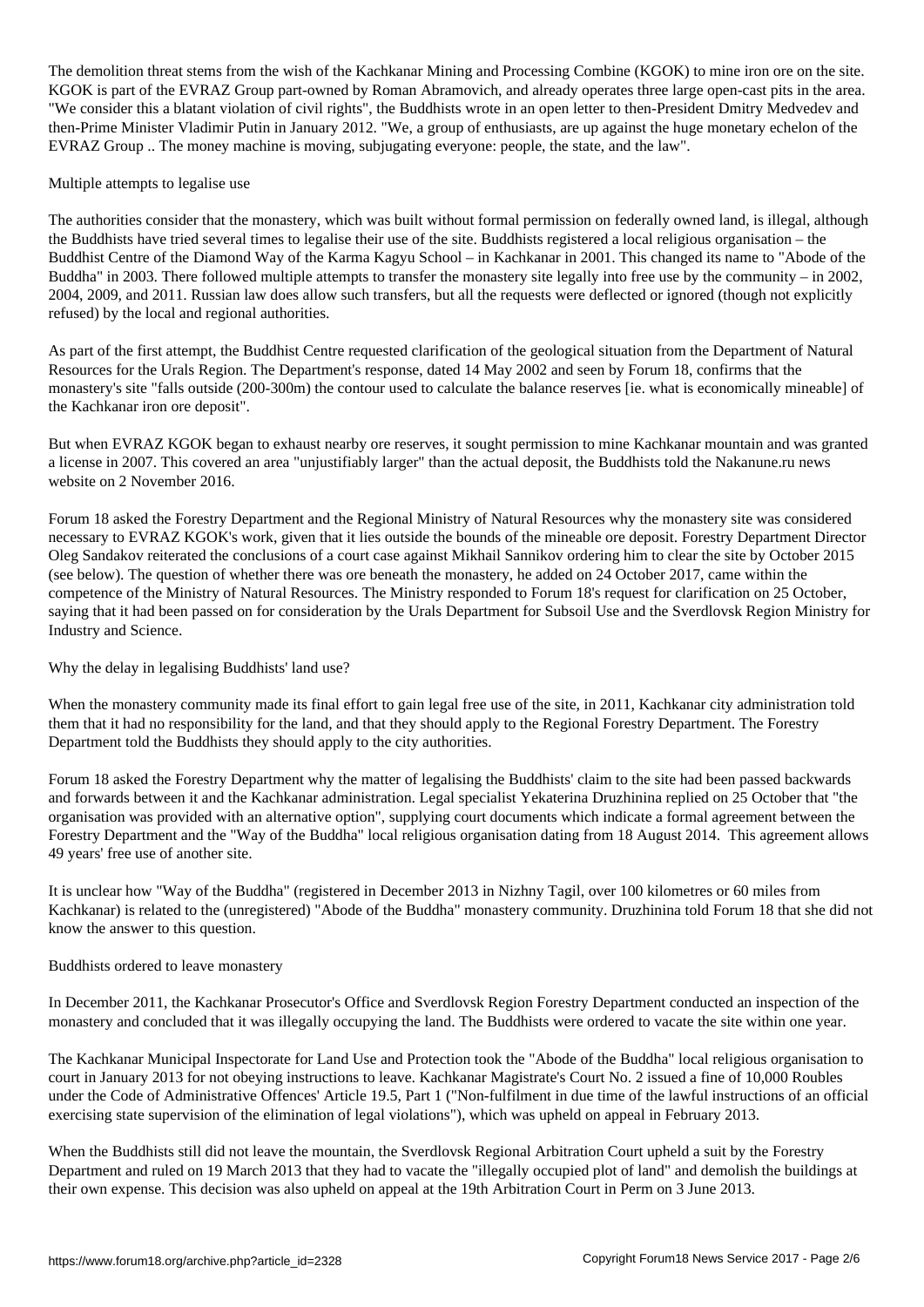Agreement, then "mutual understanding" lost

organisation.

Sverdlovsk Regional Administration held meetings in March and July 2014 between the monastery community, EVRAZ, and the Forestry Department. All parties agreed that a new site should be allocated on the nearby Mokhnatka mountain, and the monastery given help to move. This should include an access road built by EVRAZ.

At the same time the Forestry Department initiated a court case against monastery founder Mikhail Sannikov, as "Abode of the Buddha" had self-liquidated. This case attempted to make him demolish the monastery at his own expense. On 25 August 2014 Kachkanar City Court upheld the suit and the ruling came into force on 2 October 2014, thus obliging Sannikov to clear the site by 2 October 2015.

As a result, "mutual understanding" was lost, the Buddhists told Nakanune.ru on 2 November 2016, and the question of moving became "mired in bureaucratic inconsistencies".

Forum 18 asked the Forestry Department whether the monastery would be expected to pay for its own destruction and whether the community would receive help with moving to a new site. Apart from noting that Sannikov is legally obliged to demolish and clear the monastery, the Forestry Department did not directly answer these questions.

Sverdlovsk Region Bailiffs announced several new deadlines for the demolition throughout 2016 and 2017, all of which have so far been postponed. Monastery founder Sannikov has refused to dismantle the monastery, local tourism experts have pointed out that destruction would damage the region's image, and in February 2016, supporters organised a change.org petition addressed to EVRAZ GOK and President Putin. This gathered more than 4,000 signatures in less than a week. Shortly afterwards, Sverdlovsk Regional Administration ordered demolition postponed for the first time. It also became apparent that the regional budget cannot cover the estimated 1.5 million Rouble cost of the work.

"While there is no road, nobody is moving anywhere"

By October 2017, EVRAZ has still not built the access road to the new site, and the Forestry Department has not granted the right to fell trees. "While there is no road, nobody is moving anywhere", monastery founder Sannikov told the Federal Press news website on 2 October.

Bailiffs are currently awaiting federal funding to cover the costs of dismantling and removing the monastery buildings, senior Sverdlovsk Region bailiff Sergei Pomeshchenko told the TASS-Ural news agency on 15 September. The work will then be put out to tender, with the intention that it be completed over the winter months, when the monastery site, to which there is no road, is more accessible.

When Federal Press asked monastery founder Sannikov what he would do if the bailiffs came to expel him, he replied "Nothing. A person cannot be forced to do what he doesn't want to do. If I left, it would mean that I agree with this. And I do not agree".

In a case with some similarities, Moscow city officials demolished a completed place of worship with no warning on the night of the 5/6 September 2012, when workers with mechanical diggers destroyed the Holy Trinity Pentecostal Church (see F18News 6 September 2012 http://www.forum18.org/archive.php?article\_id=1738). The community then had to worship as three separate congregations in different locations. They later obtained another piece of land, and began building again in 2014. The new Holy Trinity Church was opened in November 2015.

## Kaliningrad mosque

Even the possession of written decrees of land allocation and building permission does not mean that a place of worship will be completed.

In Kaliningrad in December 2013, a court halted the construction of a mosque (the first in Kaliningrad city) when it was more than 60 per cent complete. The Muslim community has been seeking to build a mosque since 1993 and has had eight different sites allocated and taken away by city authorities (see F18News 5 June 2014 http://www.forum18.org/archive.php?article\_id=1965).

Prosecutors claimed in December 2013 that the mosque encroached on the preservation zone around a cultural heritage site, despite the fact that the cited regional heritage protection law was not in force when building work began. In April 2014, the municipal decrees which had permitted construction were ruled invalid and the Muslim community deprived of its right of ownership of the unfinished mosque. Kaliningrad Regional Court rejected an appeal in June 2014, and the community subsequently appealed to the European Court of Human Rights in Strasbourg (Application no. 75301/14) (see F18News 16 December 2014 http://www.forum18.org/archive.php?article\_id=2024). As of 26 October 2017 no decision on the admissibility of the case has yet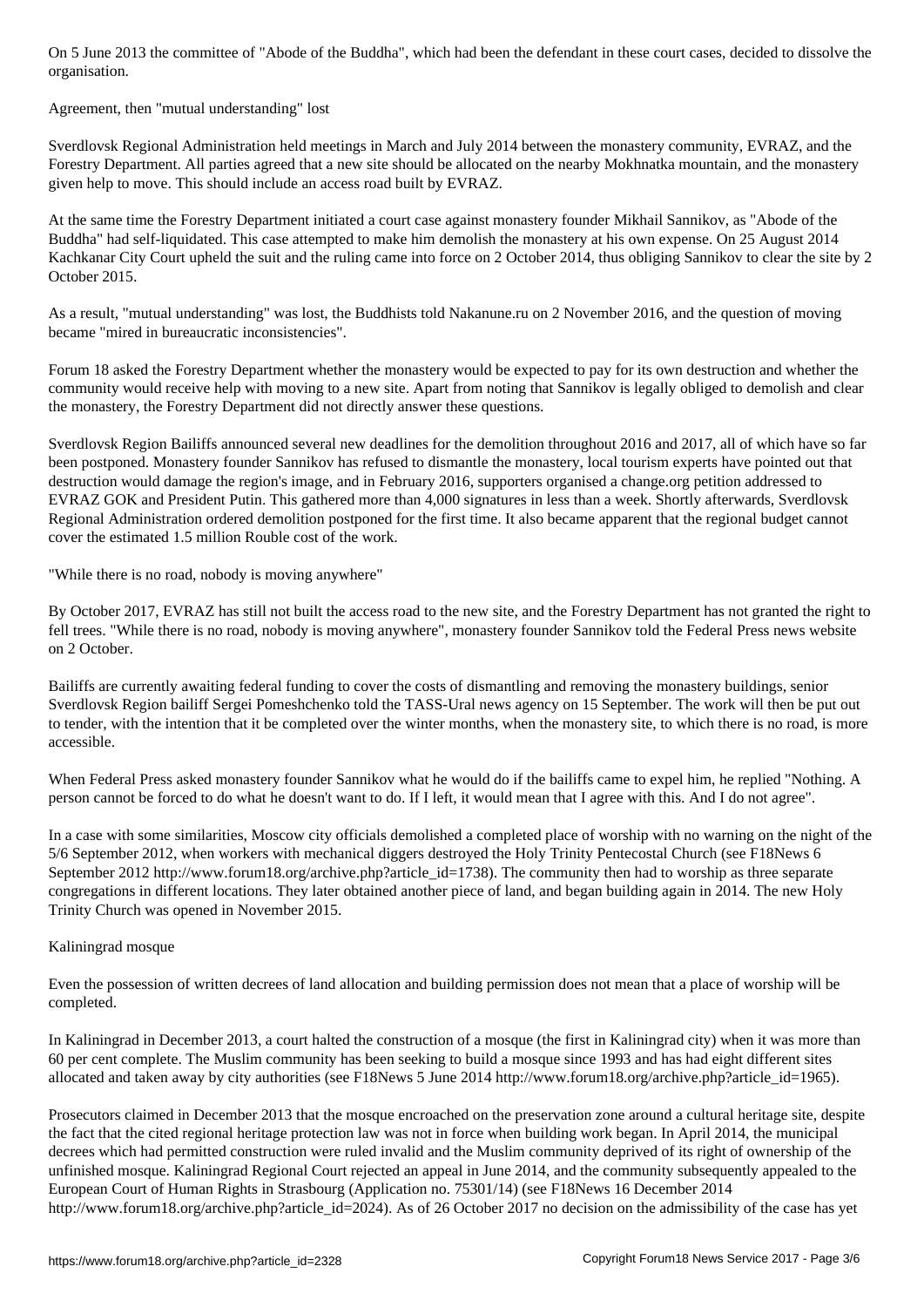#### Compensation claim

The Religious Organisation of Muslims of Kaliningrad is now taking the city administration to court in an attempt to recoup some of its costs. According to the compensation claim, seen by Forum 18, the community spent nearly 98 million Roubles on the mosque project – on cadastral registration, planning and surveying work, the preparation of the site, the purchase of building supplies, and the employment of contractors.

At the first full hearing of the suit on 19 September 2017, the city administration recognised the validity of the Muslim community's claims, but disputed the requested sum. Judge Vladimir Elzesser adjourned proceedings for a month so that more documents on the design and cost of the mosque could be submitted.

According to the New Kaliningrad news website's report of the second hearing on 25 October, the Muslim community has revised its claim to 85 million Roubles, while the city administration asserts that the damages amount to only 60 million Roubles. Judge Elzesser will now examine the additional documentation before the next hearing on 16 November at the city's Central District Court.

## Another new mosque site?

The Religious Organisation of Muslims' small rented premises do not offer enough space for Islamic celebrations, and so hundreds of men continue to gather in streets and parks for Eid prayers.

The city administration has offered a site for a mosque on the outskirts of Kaliningrad, but to a different Muslim organisation, Ikhsan. According to Federal Tax Authority records, Ikhsan was registered on 22 May 2015 at an address in an apparently residential building in north-west Kaliningrad.

Ikhsan is actually based in the village of Bolshoye Isakovo, which is on the eastern outskirts of Kaliningrad but formally lies in the neighbouring Guryevsk District. The website of the Spiritual Administration of Muslims of the Russian Federation (DUMRF) notes that Ikhsan was registered in 2011 in Guryevsk District. Ikhsan already has its own mosque in Bolshoye Isakovo (the first in the region), which was converted from a private house and opened in February 2010.

The Religious Organisation of Muslims of Kaliningrad was originally registered in 2001, having grown out of a community first established in 1991. It is the oldest registered Muslim organisation in the region, and as noted above has been seeking to build a mosque within the city of Kaliningrad since 1993.

"Ikhsan is a new organisation which has been artificially created by the administration and has nothing to do with the Religious Organisation of Muslims [of Kaliningrad]", the Religious Organisation of Muslims' lawyer Dagir Khasavov commented to Forum 18 on 20 October. "As soon as they were established out of the pockets of officials, they were given land".

Vladimir Abramov, head of the Department for Analytics, Monitoring, and Public Relations, and Galina Varfolomeyeva, chair of the administration's Legal Committee, told Forum 18 on 20 October that the city had granted the land on 6 July 2015 to Ikhsan for the construction of "a building of religious and philanthropic purpose". Under this preliminary agreement, Ikhsan had to survey the site, produce a development plan, and obtain planning permission within a year. Ikhsan requested and was granted two extensions, but did not submit any plans by the latest deadline of 30 August 2017. Nevertheless, the city administration has extended the agreement again to 1 December 2019.

According to local media, the new plot was originally offered to the Religious Organisation of Muslims of Kaliningrad, but Chair Irshat Khisamov thought it unsuitable. "It's a swamp, and there are no utilities. It's also far away – it will be inconvenient for believers to get there", he told the Land of Kaliningrad news website on 15 December 2016. But Ikhsan Chair Yaver Guseynov called the site "not bad" in comments to the same publication, and thought its distance from residential areas will be an advantage as "the mosque will not disturb anybody".

## Kaliningrad synagogue under construction

Kaliningrad's Jewish Community was also forced – in March 2014 – to halt construction of a synagogue as the city administration claimed it (like the mosque) lay within the preservation zone of a cultural heritage site (see F18News 16 December 2014 http://www.forum18.org/archive.php?article\_id=2024). But in subsequent arbitration court proceedings in January 2015, the judge obliged the city authorities to give the Jewish community a long-delayed building permit. Work on the synagogue is now well underway and it is hoped will be completed in 2018. In May 2017 the city also granted permission for an adjoining hotel.

## No more Hare Krishna temples in Russia

The Society for Krishna Consciousness has abandoned plans to build more places of worship in Russia at present, lawyer Mikhail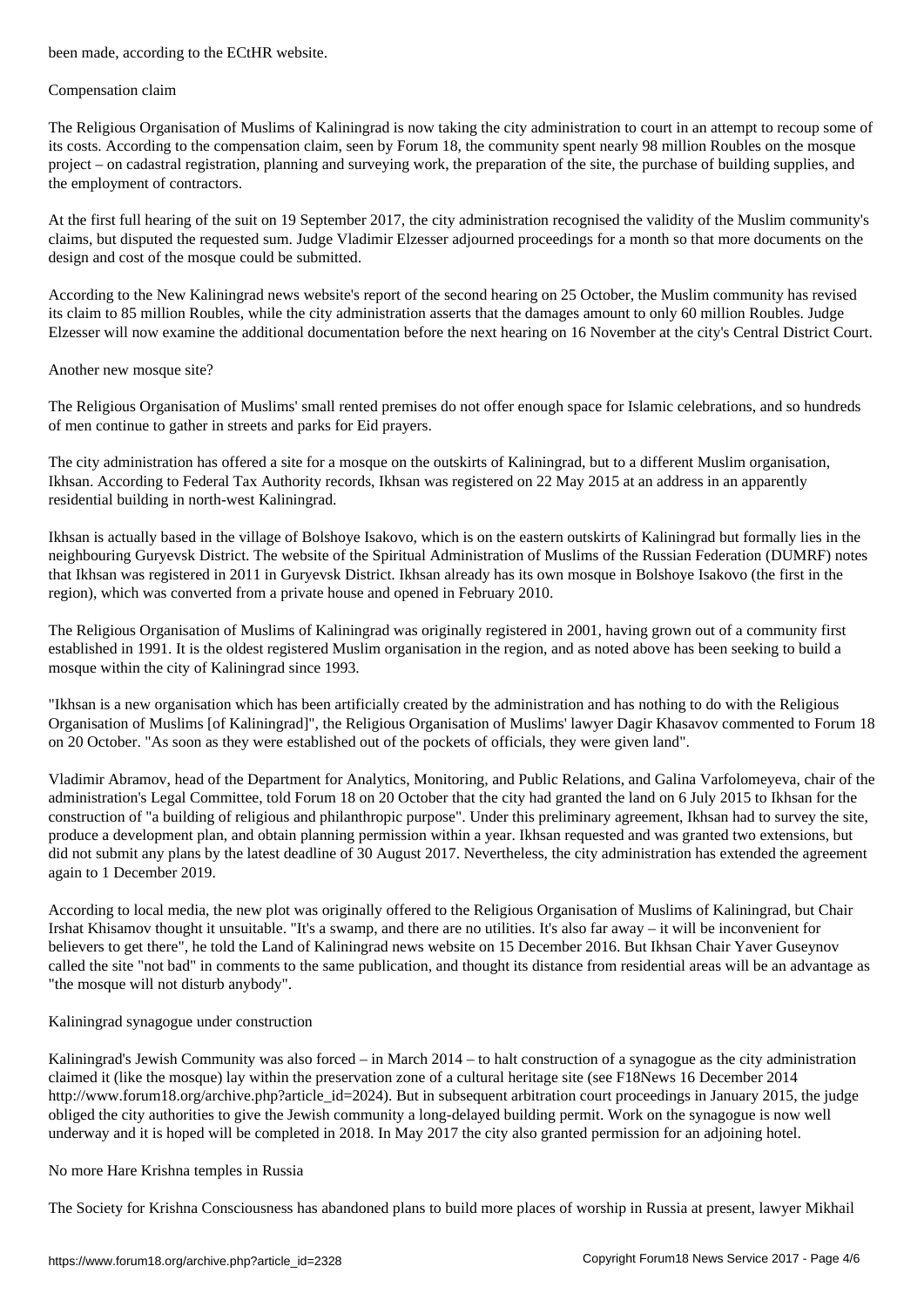get permission. After the fiasco with our temple in Molzhaninovo District [in Moscow], we do not undertake such projects". Despite having already consecrated the site and prepared it for construction, Hare Krishna devotees were unable to proceed with building their new temple when the Moscow Property Department unilaterally terminated their lease in the summer of 2013. This was the latest obstruction the community faced in its long-running struggle to build a temple (see F18News 16 December 2014 http://www.forum18.org/archive.php?article\_id=2024). The Society for Krishna Consciousness was unsuccessful in attempting to have the lease termination and building permit refusal overturned. Its final appeal to the Supreme Court was dismissed without consideration on 25 May 2015.

The Moscow authorities have not offered any alternative site, community lawyer Frolov told Forum 18 on 16 October. When Forum 18 asked the Moscow Mayor's Office on 16 October whether a new plot of land had been allocated for the construction of the temple, and if not, when a decision would be made and where the plot might be located, a press service spokesperson said that the request should be submitted in official written form. Forum 18 sent this by email the same day, but has received no response by the end of the Moscow working day on 26 October.

The Moscow Hare Krishna community is currently renting premises for worship, lawyer Frolov told Forum 18. They have experienced no problems with this, although the space is limited.

## No compensation

Hare Krishna devotees have not received any compensation for their significant financial losses. Courts have refused to make the authorities compensate the Society for the approximately 73 million Roubles it had spent on the project to build a temple in Molzhaninovo District. The Supreme Court rejected the final appeal in this suit without consideration on 24 June 2016.

The Society has also unsuccessfully sought compensation of 25.8 million Roubles, plus 1 million Roubles in moral damages, for the loss of its previous temple near the Dinamo metro station. The community had to vacate this building in early 2014 after a court ordered its eviction, and it was later demolished (see F18News 11 September 2013 http://www.forum18.org/archive.php?article\_id=1874).

Moscow City Arbitration Court, 9th Arbitration Appeal Court, and the Moscow District Arbitration Court all refused the suit brought against the Government of Moscow and the Northern Administrative District). The Supreme Court eventually dismissed it without consideration on 8 September 2017. (END)

For more background see Forum 18's surveys of the general state of freedom of religion and belief in Russia at http://www.forum18.org/Archive.php?article\_id=2246, and of the dramatic decline in this freedom related to Russia's Extremism Law at http://www.forum18.org/Archive.php?article\_id=2215.

A personal commentary by Alexander Verkhovsky, Director of the SOVA Center for Information and Analysis http://www.sova-center.ru, about the systemic problems of Russian anti-extremism legislation, is at F18News 19 July 2010 http://www.forum18.org/Archive.php?article\_id=1468.

A personal commentary by Irina Budkina, Editor of the http://www.samstar.ucoz.ru Old Believer website, about continuing denial of equality to Russia's religious minorities, is at F18News 26 May 2005 http://www.forum18.org/Archive.php?article\_id=570.

More reports on freedom of thought, conscience and belief in Russia can be found at http://www.forum18.org/Archive.php?query=&religion=all&country=10.

A compilation of Organisation for Security and Co-operation in Europe (OSCE) freedom of religion or belief commitments can be found at http://www.forum18.org/Archive.php?article\_id=1351.

Follow us on Twitter @Forum\_18 (http://twitter.com/forum\_18)

Follow us on Facebook @Forum18NewsService (http://www.facebook.com/Forum18NewsService)

All Forum 18 text may be referred to, quoted from, or republished in full, if Forum 18 is credited as the source.

All photographs that are not Forum 18's copyright are attributed to the copyright owner. If you reuse any photographs from Forum 18's website, you must seek permission for any reuse from the copyright owner or abide by the copyright terms the copyright owner has chosen.

© Forum 18 News Service. All rights reserved. ISSN 1504-2855.